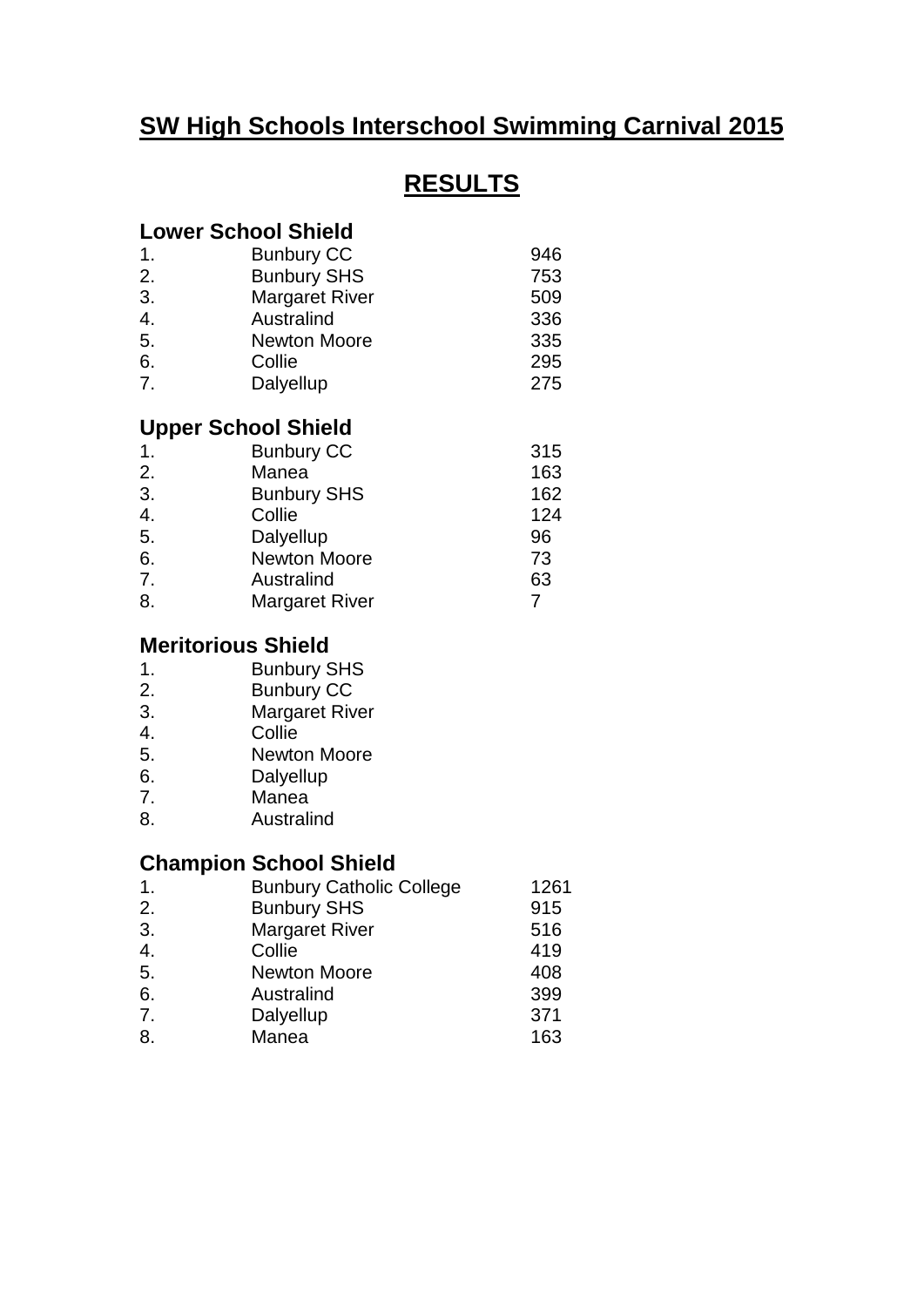## **AGE CHAMPIONS**

|          | <b>Year 7 Boys</b>                              |                                              |                 |
|----------|-------------------------------------------------|----------------------------------------------|-----------------|
| 1.       | <b>Dean Sanders</b>                             | <b>Bunbury CC</b>                            | 69 points       |
| 2.       | <b>Max Coulter</b>                              | <b>Bunbury SHS</b>                           | 42              |
| 3.       | <b>William Matthews</b>                         | <b>Margaret River</b>                        | 38              |
|          |                                                 |                                              |                 |
|          | <b>Year 7 Girls</b>                             |                                              |                 |
| 1.       | <b>Rori Parsons</b>                             | <b>Bunbury CC</b>                            | 72 points       |
| 2.       | Jacinta Eckersley                               | <b>Newton Moore</b>                          | 50              |
| 3.       | <b>Wood Maize</b>                               | <b>Margaret River</b>                        | 20              |
|          |                                                 |                                              |                 |
|          | Year 8 Boys                                     |                                              |                 |
| 1.       | <b>Kyle Lee</b>                                 | <b>Bunbury CC</b>                            | 72 points       |
| 2.       | Daniel Coleman                                  | <b>Bunbury SHS</b>                           | 54              |
| 3.       | Samuel Salmeri                                  | Collie                                       | 34              |
|          |                                                 |                                              |                 |
|          |                                                 |                                              |                 |
|          | <b>Year 8 Girls</b>                             |                                              |                 |
| 1.       | <b>Grace Munkhouse</b>                          | <b>Bunbury CC</b>                            | 72 points       |
| 2.       | <b>Courtney Butlion</b>                         | <b>Newton Moore</b>                          | 39              |
| 3.       | Ramage Amber                                    | <b>Bunbury SHS</b>                           | 33              |
|          |                                                 |                                              |                 |
|          | Year 9 Boys                                     |                                              |                 |
| 1.       | <b>Ronan Hall</b>                               | <b>Bunbury SHS</b>                           | 52 points       |
| 2.       | Jayden Horne                                    | Dalyellup                                    | 49              |
| 3.       | Regan Guretti                                   | Australind                                   | 44              |
|          |                                                 |                                              |                 |
|          | <b>Year 9 Girls</b>                             |                                              |                 |
| 1.<br>2. | <b>Ester Pedrick</b><br><b>Sidney McAlister</b> | <b>Margaret River</b><br><b>Newton Moore</b> | 55 points<br>53 |